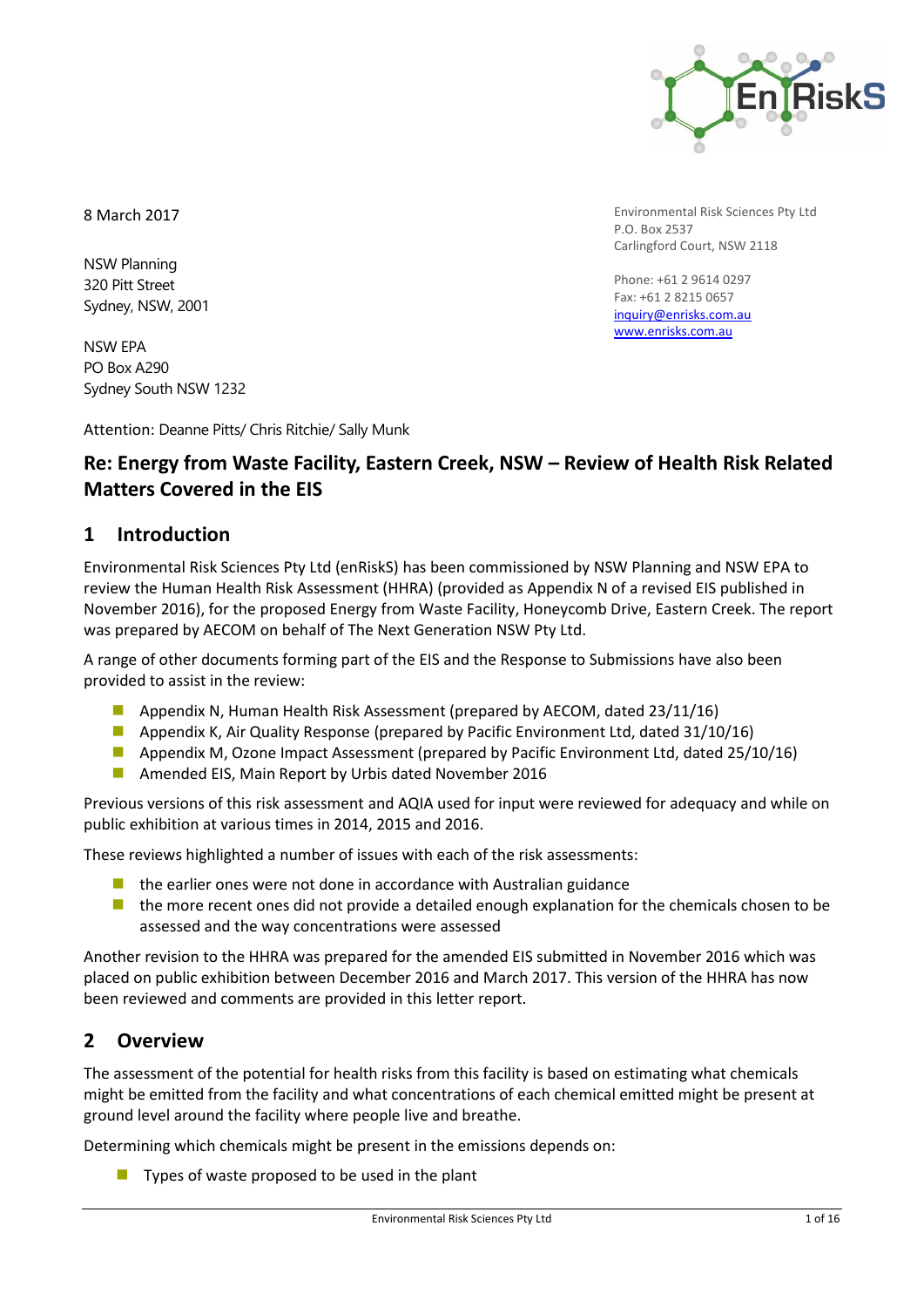

- $\blacksquare$  How the various types of waste are combined (proportions and thoroughness of mixing)
- $\Box$  Controls on conditions inside the kiln
- **Efficiency of the pollution control equipment to remove particular chemicals**

Once the chemicals that might be present in the emissions have been identified then the concentrations of them in air at ground level around the plant need to be estimated. The concentrations depend on:

- $\blacksquare$  Types of waste proposed to be used in the plant
- $\blacksquare$  How the various types of waste are combined (proportions and thoroughness of mixing)
- $\Box$  Controls on conditions inside the kiln
- **Efficiency of the pollution control equipment to remove particular chemicals**
- $\blacksquare$  How the stack has been engineered
- **Dispersion of the stack emissions around the facility which depends on the meteorology in the area** and the topography surrounding the plant

Having sufficient information about each of these aspects means that estimates of the ground level concentrations can be made with appropriate confidence for decision making. However, if there are some aspects which are not known with confidence then that limits the confidence in the estimates of the concentrations and means the human health risk assessment may not be as robust as would be normally expected.

There are aspects of each of these lists that are known with some confidence. The engineering of the different types of equipment used in the plant can be understood (kiln, pollution control equipment, stack). Air dispersion modelling of emissions from a stack is well developed and can be robust if there is sufficient understanding of the meteorological conditions and background air quality in the area. Understanding of which chemicals can be removed from the air emissions and how efficiently they can be removed by different types of pollution control devices can be estimated.

The difficult areas for this facility that limit the confidence in estimates of ground level concentrations of particular chemicals are whether or not there can be sufficient understanding at this time of:

- **types of waste that will be used by this facility**
- **P** proportions of each waste type that will be included in the mix
- $\blacksquare$  how the mix will vary across days, weeks, months, years
- **u** variation in the characteristics of each type of waste processed at another facility (e.g. AWT or flock waste or chute residual waste)
- **u** variation in the characteristics of a waste type not subjected to much processing where the mix of materials in it can vary over time (e.g. commercial/industrial waste – proportion of paper vs plastics vs other materials will vary through time or construction/demolition waste – proportion of concrete, brick, plastics, metals etc will vary through time depending on what is being demolished)
- **h** how each waste type behaves in the kiln (in particular the more unusual waste types proposed for use in this facility)
- $\blacksquare$  whether the presence of one type of waste affects the reaction of another inside the kiln or the pollution control equipment

There are plants that are similarly engineered (kiln with pollution control equipment and stack) for which information is available about the concentrations of chemicals in emissions. When a fuel source for a combustion process like this is relatively consistent (e.g. coal, gas, one type of waste that is well controlled etc), the emissions are relatively consistent and a robust assessment can be undertaken. It is normal practice for an EIS to use information about similar facilities and their emissions as the basis for understanding a new facility.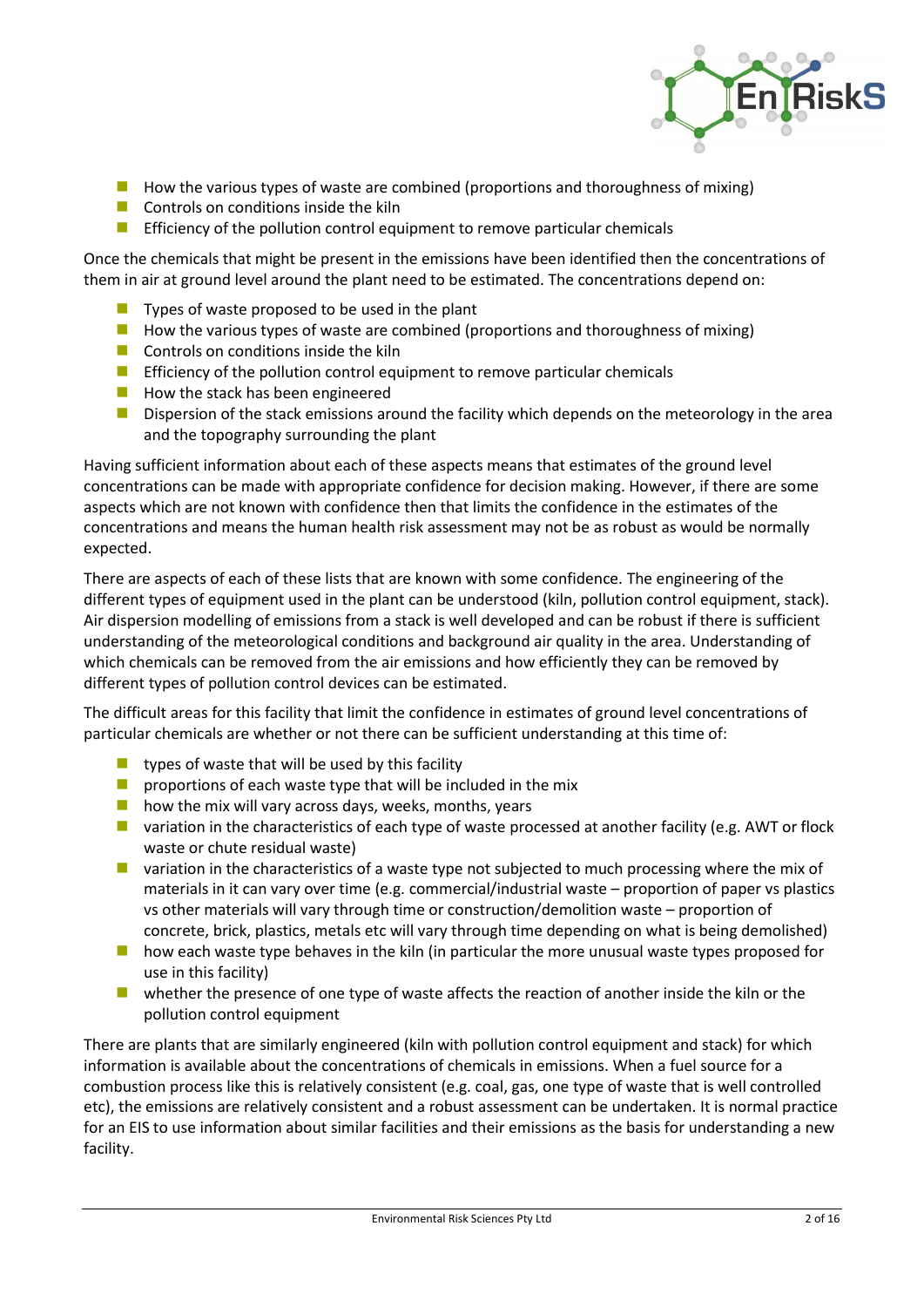

However, the mix of wastes to be used as a fuel source for this facility is quite different than the facilities which are similarly engineered in Europe. Also, the use of a mix of wastes proposed for this facility introduces a large range of variability into the process. Both of these matters make assessments (AQIA and HHRAs) difficult to do with confidence.

Maintaining consistency in the feedstock is desirable for any such plant to keep it operating efficiently, however, it is very difficult to do in practice when variable waste types are mixed together in variable proportions. There are also a range of controls that can be applied to the feedstock to help increase consistency and some of these are proposed for this plant. However, the success of such controls depends on:

- $\blacksquare$  waste type
- $\blacksquare$  rigour of processes used by suppliers of each waste type
- **N** whether such processes are maintained through time
- $\blacksquare$  how much of each waste type is available on a particular day
- $\blacksquare$  how well the wastes are mixed together.

Experience with other waste processing facilities (using a range of processes not just combustion) in New South Wales has shown that such controls may not work as well as expected.

Some facilities using waste as fuel, manage the issue of variability by using only one or a limited number of waste types, targeting waste types that are less variable or sourcing material from only one supplier who they work with to ensure consistency. They may also be able to rely on controls on the overall waste stream due to legislation controlling what can and can't be done with some types of waste materials that are more likely to cause problems (e.g. definition of hazardous materials in Europe which includes some types of treated timber or focus on ensuring maximum recycling in the construction/demolition waste stream).

The proposed facility will use a wide range of waste types from a wide range of sources and suppliers. This means it is going to be difficult to get consistency through time in feedstock and mean the controls proposed may not be sufficient. Limitations on the understanding of the makeup of the feedstock (and therefore the chemicals in it), its consistency through time and the proportions of each waste type going through the plant at any point in time make assessing potential health risks very difficult.

One way to deal with such uncertainty is if the assessment demonstrates a significant margin of safety between what an assessment estimates might happen at a facility, when considering the best information available about the nature of the feedstock, and the level of health risk which is considered acceptable when making such decisions. If there is a significant margin of safety it can be assumed that even if there is some variation in emissions through time as the nature of the waste varies, the risks should still be in the acceptable range.

Unfortunately, for this facility the assessment that has been undertaken does not provide a significant margin of safety. The estimated risks are within one order of magnitude of the acceptable risk and this is not considered to be significant.

Another way to deal with such uncertainty, if the margin of safety is not large, is to undertake various sensitivity assessments as part of the AQIA and HHRA. Such assessments undertake the same calculations as undertaken for the assumed emissions from the plant but assume what might happen if the uncommon waste types are included (i.e. use of car flock and the much greater proportion of construction and demolition waste) or if one or more of the process controls managing the feedstock fail (e.g. CCA treated timber not being removed from the waste. These sensitivity calculations can then indicate whether or not these changes in feedstock make much of a difference to the estimated risks. Such a sensitivity analysis has not been undertaken in this EIS.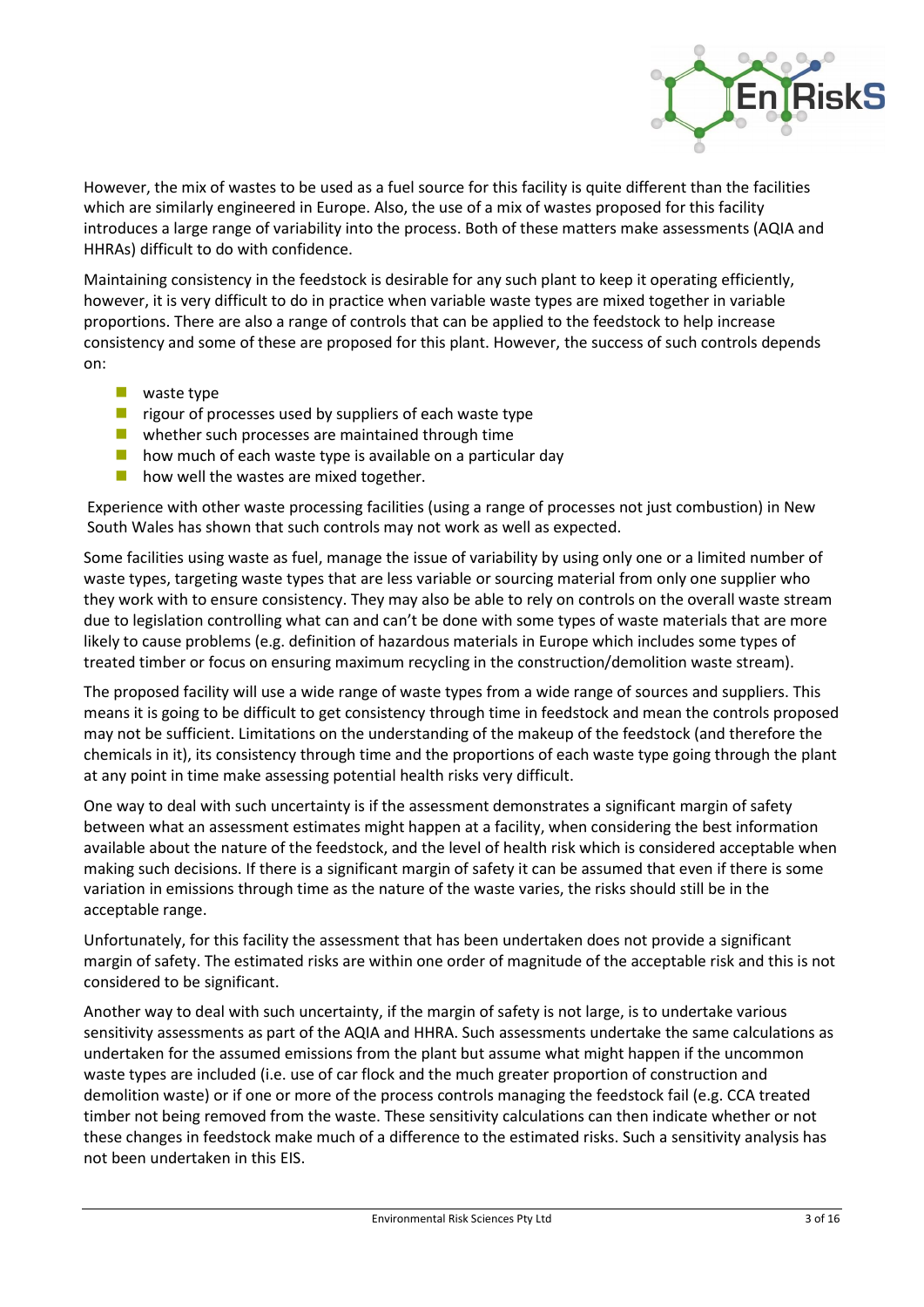

Consequently, this HHRA/AQIA has not demonstrated with sufficient confidence that this facility will not pose a human health risk.

## **3 Modelled Scenarios**

This assessment has modelled concentrations for three scenarios:

- Scenario  $1$  use of measured stack concentrations from other similar facilities
- Scenario 2 use of NSW EPA regulatory limits for stack concentrations
- Scenario 3 upset conditions based on Scenario 1 (measured stack concentrations at other facilities)

It is normal to consider worst case input data first and assess potential risks and, if risks could be elevated, then more refined modelling using more site-specific input data is undertaken. Also, it is noted in the NSW Approved Methods for the Modelling and Assessment of Air Pollutants that:

*"Emissions from the premises must be demonstrated to comply with the requirements of the Regulation before progressing through the other stages of the air quality impact assessment."*

There are issues with the modelling assessment including:

- Scenario 2
	- o Uses some of the NSW EPA regulatory limits but not all of them so the assessment has not demonstrated risks are acceptable at the regulatory limits as required by the Approved Methods Manual.
	- $\circ$  Even if the modelling had looked at all relevant chemicals listed in the regulations, the risk assessment should also have included all the other chemicals identified as likely to be present in these emissions given the review of emissions at other facilities.
	- o The risk assessment for Scenario 2 only includes 4 chemicals from the regulations so the estimated risk quotients are not relevant/appropriate.

**Table 1** compares the 1 hour maximum ground level concentrations for the full set of parameters listed in the AQIA for Scenario 1 and Scenario 2. The values listed for Scenario 2 are significantly larger than those for Scenario 1 and would result in estimates of risk much greater than currently assessed.

|                       | <b>AQIA October 2016</b> |                             |                 |  |
|-----------------------|--------------------------|-----------------------------|-----------------|--|
| <b>Parameter</b>      | <b>Normal Operations</b> | <b>POEO Emission Limits</b> | <b>Increase</b> |  |
|                       | (Scenario 1)             | (Scenario 2)                |                 |  |
| <b>NO<sub>x</sub></b> | 0.077                    | 0.205                       | 2.7x            |  |
| SO <sub>x</sub>       | 0.011                    | $- -$                       |                 |  |
| CO                    | 0.009                    | 0.05                        | 5.5x            |  |
| PM10                  | 0.00002                  | 0.003                       | 150x            |  |
| <b>PM2.5</b>          | 0.00002                  | 0.003                       | 150x            |  |
| HCI                   | 0.004                    | --                          |                 |  |
| <b>HF</b>             | 0.0003(24hr)             | --                          |                 |  |
| NH <sub>3</sub>       | 0.0007                   | $- -$                       |                 |  |
| $H_2S$                | 0.0012                   | 0.0012                      | Same            |  |
| VOCs (as benzene)     | 0.000006                 | $- -$                       |                 |  |
| Cd                    | 0.000004                 | 0.00008                     | 20x             |  |
| Hg                    | 0.000002                 | 0.00007                     | 35x             |  |
| PCDD/Fs               | $4x10^{-12}$             | $4x10^{-11}$                | 10x             |  |
| <b>PAHs</b>           | 0.000002                 | $- -$                       |                 |  |

**Table 1 Comparison – Normal Operations / POEO Emission Limits – 1 hour maximums (mg/m<sup>3</sup> )**

The HHRA has assessed risks for Scenario 2 and has concluded they are acceptable. However, the assessment has only included cadmium, mercury, PCDD/Fs and VOCs as benzene. As discussed above, it is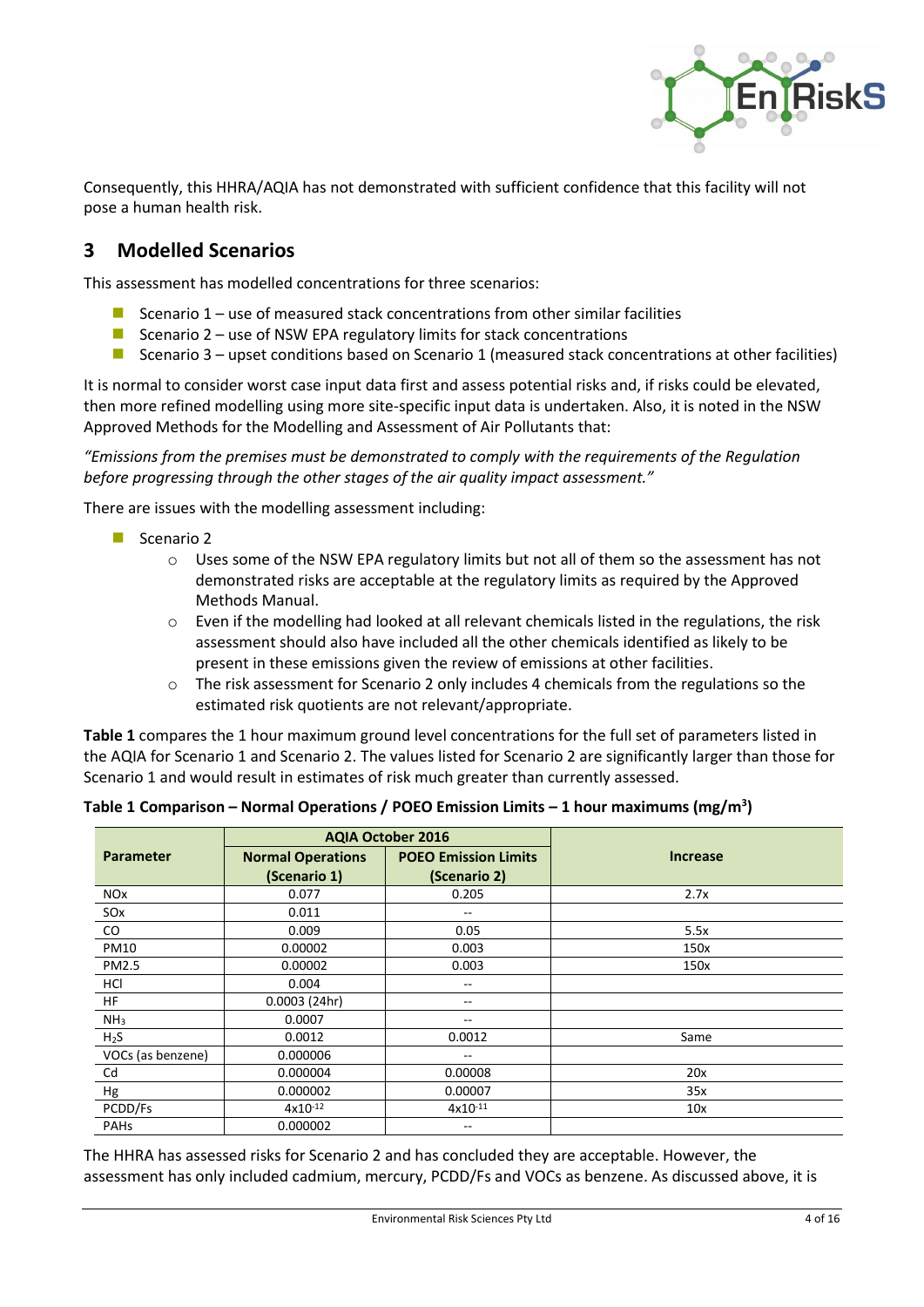

acknowledged that not all chemicals assessed for Scenario 1 are mentioned in the regulations and cannot be modelled based on regulatory limits, more than these 4 can be assessed. In particular, a 150 fold increase in the incremental increase in PM10 and PM2.5 is significant and has not been discussed at all in the HHRA.

- Scenario 1
	- o Until Scenario 2 is completed in accordance with the NSW EPA guidance, Scenario 1 cannot be considered.
	- $\circ$  Based on measured concentrations at other facilities with similar engineering but it has been acknowledged that these facilities do not use the same mix of wastes as feedstock so it cannot be known that the measured concentrations are relevant for this facility.
	- o This facility is much larger than the existing ones with measured emissions which may affect the concentrations in the emissions.
- Scenario 3
	- o Makes some assumptions about how concentrations may change under upset conditions.
	- $\circ$  As noted previously, for most of the chemicals this just resulted in a ten-fold change in concentration.
	- $\circ$  A consistent ten-fold change does not make a lot of sense given that different types of failures can occur in the plant which will affect different groups of chemicals differently (e.g. baghouse failure compared to failure of SCNR etc)
	- o Ground level concentrations for this scenario were only assessed against acute criteria, however, these short-term increases in concentration have the potential to increase the overall annual average concentration – a worst case assessment using the upset conditions estimates for the the assumed maximum time per year the plant could operate under upset conditions and the annual average for the rest of the year to calculate a weighted annual average for assessment as for Scenario 1 and 2.

## **4 Specific Comments – Chemicals of Potential Concern (COPCs)**

The first step in assessing the potential human health risks is to determine which chemicals might be emitted from the plant.

The list of chemicals being assessed for this facility has been based on a memo from Ramboll Environ dated 13/9/2015. This memo is quite short and does not explain in sufficient detail how and why particular chemicals have been included, particularly the list of chemicals covered under volatile organic compounds (VOCs or TOC in the AQIA, Appendix K of EIS). There are a range of chemicals in the list of COPCs which are standard for any combustion process and included in regulations such as Industrial Emissions Directive from the EU and the NSW POEO Clean Air Regulation. These are appropriate for inclusion in this assessment including metals, NOx, SOx, CO, PCDD/Fs, PAHs, PM10, PM2.5, Ozone.

Modelling emissions from such facilities looks at all volatile organic compounds as a group but to assess the human health risks from this group requires the identification of the individual chemicals that might be present or the use of an assumption that the estimate of VOCs concentration comes from a single chemical that is considered a good surrogate for the whole group such as benzene. The memo from 2015 uses some information to identify such a list of chemicals and the proportion each will contribute to the total VOCs estimate. Unfortunately, the information used is not readily available and appears to be in German so it cannot be reviewed. This was noted previously.

Also, as noted in previous comments provided by enRiskS (enRiskS 2016), some of the chemicals listed are not well supported. For the list of chemicals included as VOCs, some of the chemicals listed are not actually volatile so they cannot be measured by the VOCs analysis. Also, some of the chemicals listed are not named correctly so it is difficult to be confident that the correct chemical is being assessed (the names used could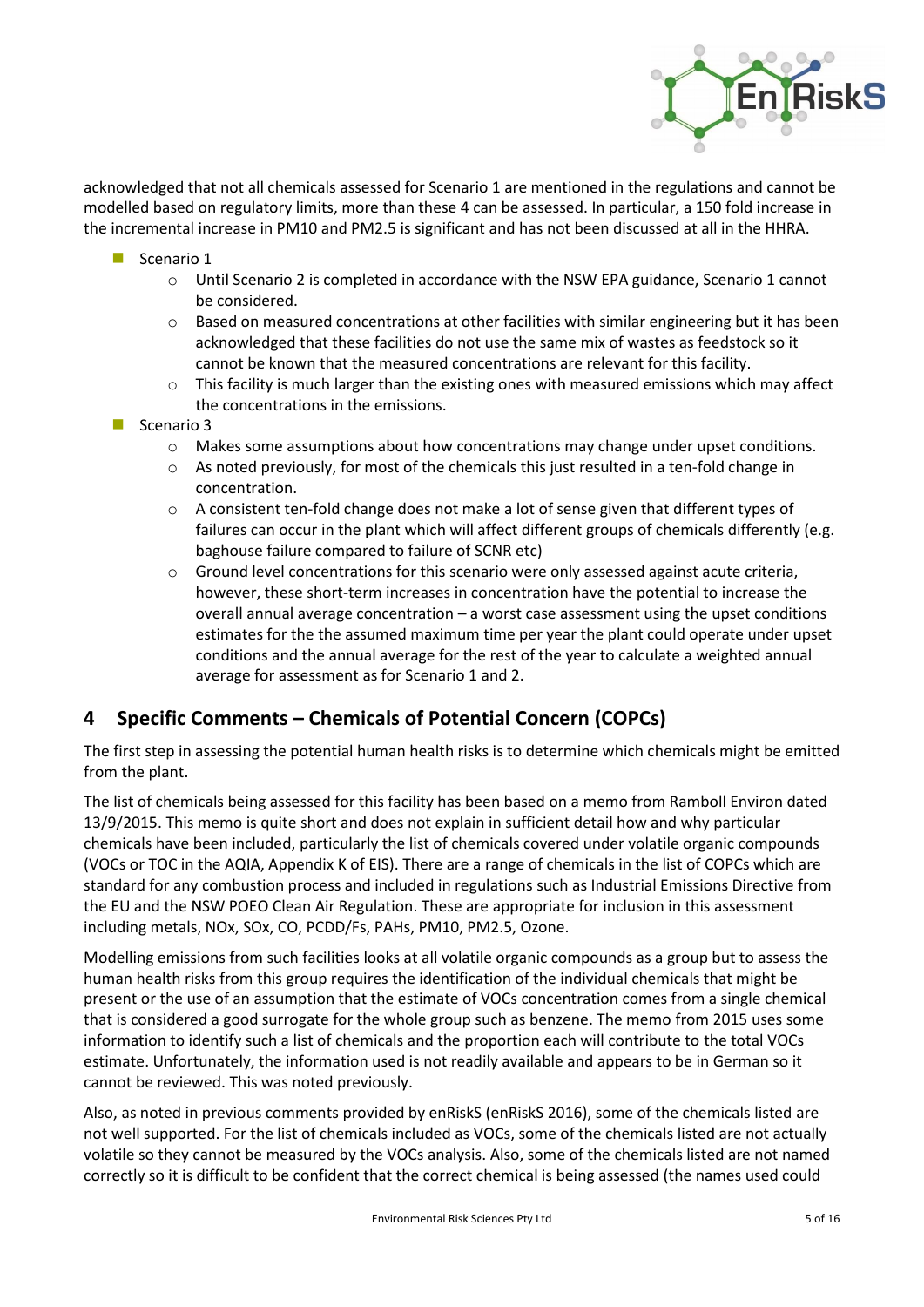

refer to multiple individual chemicals). The memo also lists the proportions used to estimate the concentrations of each of the listed compounds based on the VOC concentration in the stack but without sufficient explanation and evidence.

In this most recent amended EIS, no additional information has been included in the HHRA (Appendix N) to answer these queries. Within the text of Appendix K – the Air Quality Impact Assessment (AQIA) – there was also no additional discussion in relation to these queries. In fact, throughout the text of the AQIA, VOCs are assessed assuming they are all present as benzene which is an appropriate conservative approach. However, there has been some additional discussion of these issues in a number of additional memos from Ramboll Environ included in the appendices of AQIA (dated October 2016).

The matters raised previously included:

- Speciation of chromium
	- o Insufficient information had been previously provided in support of the assumption made regarding how much chromium VI would be present in the emissions
	- $\circ$  Ramboll Environ COPC memo number 3 (19/10/16) provides some additional information using data from a range of plants in UK, France and Germany. Data on the proportion of chromium VI was only available for the ash/solid residues rather than the air emissions. The ash/solid residues at these plants were found to contain 0.1 to 0.6% chromium VI as a proportion of total chromium levels (i.e. 1-3 mg/kg in 500-1000 mg/kg). The memo states that the range in proportions is 0.1 to 0.3% (should have read 0.1-0.6%). The memo then proposes to use an average of 0.5% and a peak of 1% for the calculations.
	- $\circ$  This is based on guidance from the UK Environment Agency Guidance to applicants on impact assessment for group 3 metals stack – Version 3 (published 2012) – and is appropriate for use in the assessment.
	- $\circ$  A new version of this guidance document from the UK EA (Version 4) was released in June 2016 but was not used in the Ramboll Environ memo. The new guidance indicates a similar proportion for chromium VI as the earlier guidance.
	- o While this approach is reasonable and has been adopted by the UK EA, there are additional uncertainties in applying it to this facility given the different mix of wastes used and the potential for higher levels of metals in such wastes. Calculations for additional scenarios should have been undertaken as part of a sensitivity analysis to determine if the assumption about the proportion of chromium VI affected the risk estimates significantly.
- Names of individual chemicals
	- o Previous reviews identified that a number of chemicals were named incorrectly so it was not possible to be sure about which chemicals they were and whether they were appropriate for inclusion in this assessment.
	- $\circ$  Table 16 of this revised HHRA includes relabelling of one of the incorrectly named chemicals – phthalates as phthalic anhydride. This renaming is only presented in this Table and Appendix G of the HHRA – the toxicological profiles. There is no discussion of why this chemical has been chosen from the group of chemicals that are known as phthalates. Also, this chemical is not actually a phthalate. Phthalates are formed by the reaction of phthalic anhydride (the listed chemical) with an alcohol to get a phthalate such as diethylphthalate.
	- $\circ$  The following figures show the difference for diethylphthalate. These chemicals are related but not the same.
	- o Phthalates are used as plasticisers to make polymers softer and/or more flexible. They may be present in air emissions from such a facility from the breakdown/combustion of plastics. It is possible that phthalic anhydride is present in the air emissions as the first breakdown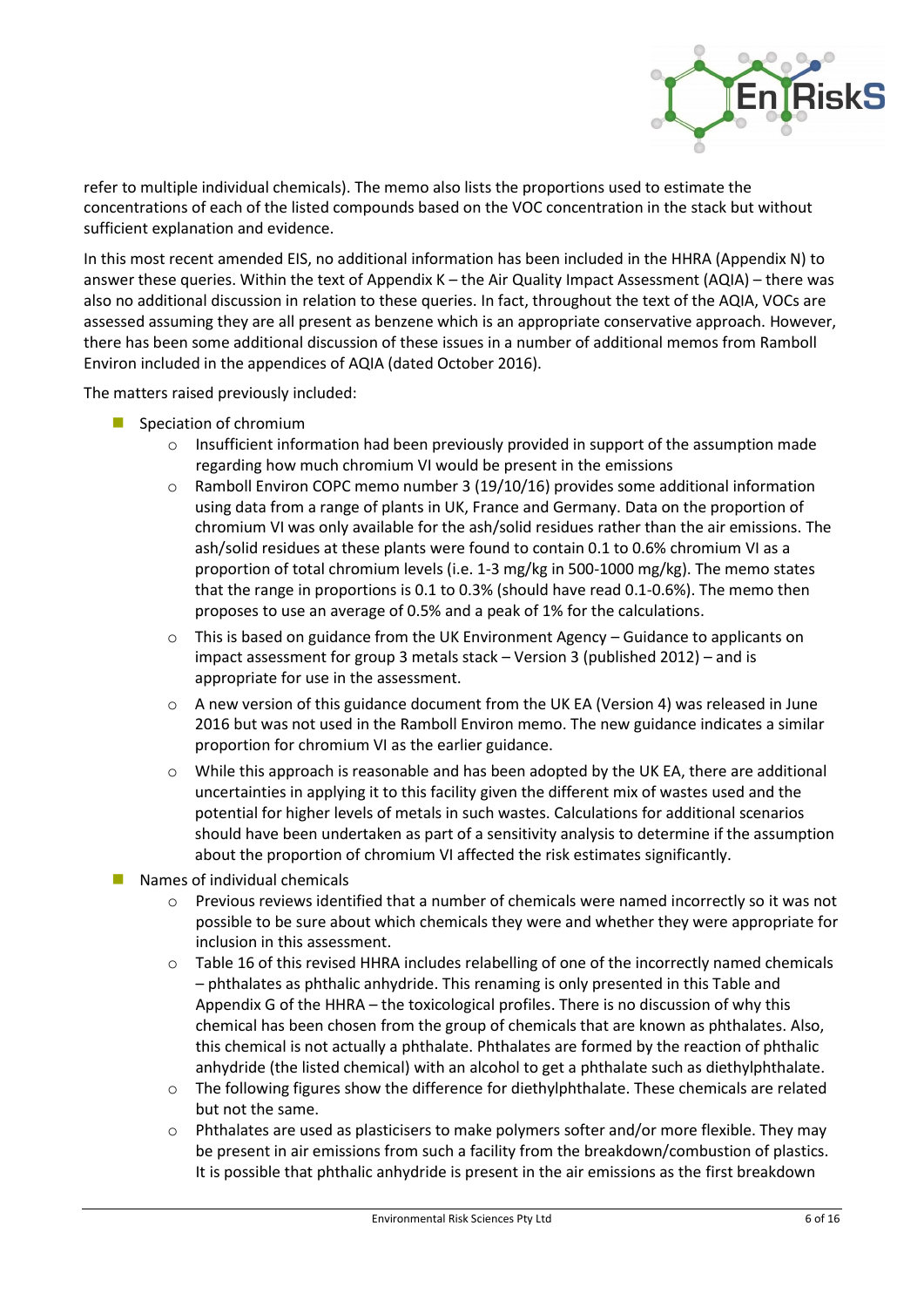

product for phthalate plasticisers in air in the kiln from the combustion of plastics. The 2015 Ramboll Environ memo based the speciated list of volatile organic compounds on documents only available in German so it is not possible to determine which phthalate the original source document referred too.

 $\circ$  To address this lack of certainty about which chemicals may be present in the emissions, a sensitivity analysis should have been included in the HHRA looking at how much the risk estimates might change depending on which phthalates or related chemicals may actually be present in the air emissions.



Phthalic anhydride



Diethyl phthalate

- Range of chemicals assumed to makeup the volatile organic compounds measured
	- o Previous reviews identified that there was insufficient evidence supporting the list of chemicals chosen for assessment for this facility to address VOCs.
	- o Ramboll Environ COPC memo number 4 (20/10/16) provides some additional consideration of the individual chemicals that could comprise VOC emissions. This additional consideration was based on a journal article reviewing a facility in Canada .
	- o The article lists the following chemicals as relevant for assessing risks for an energy from waste facility
		- Criteria pollutants SOx, NOx, HCl, HF, PM10, PM2.5, NH<sup>3</sup>
		- Chlorinated polycyclic aromatics PCDD/Fs, PCBs
		- Metals Sb, As, Ba, Be, B, Cd, Cr, Co, Pb, Hg, Ni, P, Ag, Se, Tl, Sn, V, Zn
		- Chlorinated monocyclic aromatics 1,2-dichlorobenzene, 1,2,4,5 tetrachlorobenzene, 1,2,4-trichlorobenzene, pentachlorophenol, hexachlorobenzene, pentachlorobenzene, 2,3,4,6-tetrachlorophenol, 2,4,6 trichlorophenol, 2,4-dichlorophenol
		- **PAHs**
		- Volatile organic compounds acetaldehyde, benzene, biphenyl, bromodichloromethane, bromomethane, dichlorodifluoromethane, formaldehyde, tetrachloroethene, toluene, trichloroethene, vinyl chloride, xylenes, bromoform, carbon tetrachloride, chloroform, dichloromethane, terphenyl, 1,1,1 trichloroethane, trichlorofluoromethane
	- o This list was based on Canadian guidance for municipal incinerators, the national pollutant release inventory in Canada for waste incinerators and the results of stack testing for an existing facility. So, it is based on relevant sources of information.
	- o The memo evaluates whether any of the volatile organic chemicals or the chlorinated monocyclic aromatics listed should be added to the evaluation of risks for this proposed facility. The memo concludes that none of the listed chemicals needed to be added to the evaluation for this facility because none contribute more than 1%.
	- $\circ$  However, the memo doesn't add any explanation as to why the chemicals listed in the original COPC memo, that were not evaluated for the Canadian facility, still need to be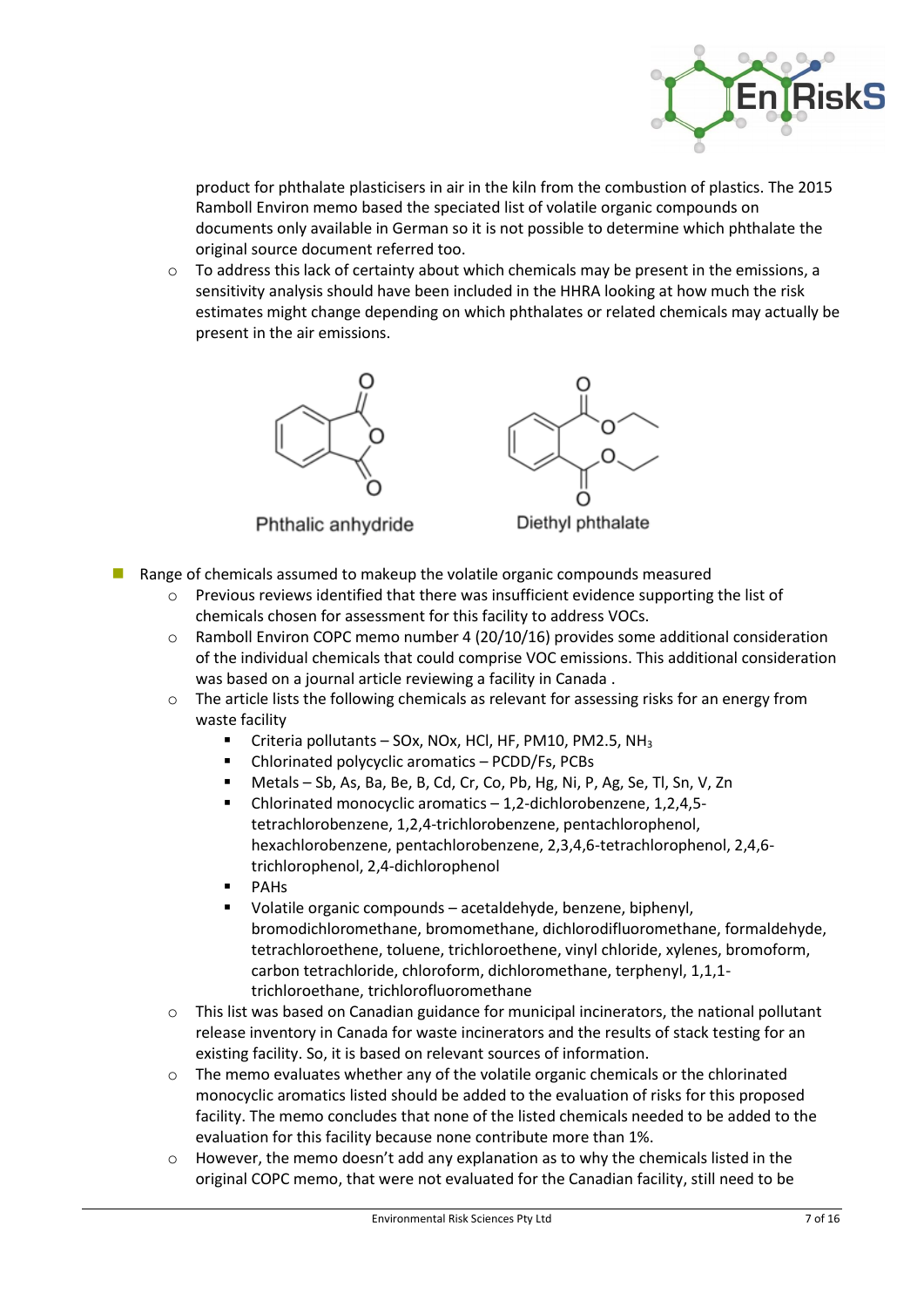

evaluated for this facility nor is any additional evidence provided to support the proportions for each of the VOCs proposed in the original COPC memo which is what had been requested.

- o Some of the chemicals listed in the journal article are also much more likely to be emitted from a combustion facility (e.g. formaldehyde, ethylbenzene) than some of those listed in the original COPC memo (e.g. hexadecanoic acid, tetradecanoic acid).
- $\circ$  So, there is still a lack of confidence in the list of individual chemicals proposed to make up the emissions of volatile organic compounds from this facility and the proportions they contribute.
- o The new information supplied in the additional Ramboll Environ memos raises some additional queries in regard to the VOCs.
- o Appendix G of the AQIA lists the values identified for the in-stack concentrations for each of the individual chemicals used in the modelling in this assessment for normal and upset conditions.
- o The values listed are exactly the values listed in Appendix B of Ramboll Environ COPC memo number 2 dated 19/10/2016 even though that was based on a total VOCs concentration for the reference plant(s) of 1.2 mg/m<sup>3</sup>.
- $\circ$  This plant is predicted to emit much lower amounts of VOCs 0.015 mg/m<sup>3</sup> is listed in Table 7-4 of the AQIA.
- $\circ$  It was assumed that the values used in this modelling would have been scaled to the total VOCs for this specific plant (i.e. VOCs emissions are estimated to be 80 times lower than the reference facility). This would have reduced the in-stack concentrations that should have been modelled in this assessment. So, this assessment is conservative in regard to this matter.
- o However, in addition to this matter, the information in this memo indicates that the listed chemicals only made up about 25% of the measured concentration for total VOCs (i.e. see table below  $-0.3/1.2$  mg/m<sup>3</sup>). So, three quarters of the total VOCs likely to be present in the stack have not been identified and have not been included in the evaluation used in the HHRA.
- $\circ$  It is acknowledged that it is not possible to identify every single chemical that might be present but failing to identify chemicals that might contribute more than half of the measured VOCs emissions does mean there is uncertainty in both the mix of chemicals that might be present and the proportions each one contributes to the total VOCs. There is also no discussion about the unidentified 75% of VOCs measured in the stack of the reference facility.
- $\circ$  Also, some of the chemicals listed as present in the higher proportions are the chemicals that are less toxic and are, in fact, not volatile – the various acids for example – no further information has been supplied in this assessment to explain why these chemicals remain in the list at the proportions originally proposed. Using the information from the Canadian facility does tend to indicate that they may not be commonly found.

Consequently, there is limited confidence in the list of chemicals of potential concern being assessed in this HHRA and the most recent update does not allow any change to that conclusion. This issue relates to the list of chemicals being assessed as volatile organic compounds and the proportions of each present.

The rest of the list of chemicals being assessed is correct and appropriate.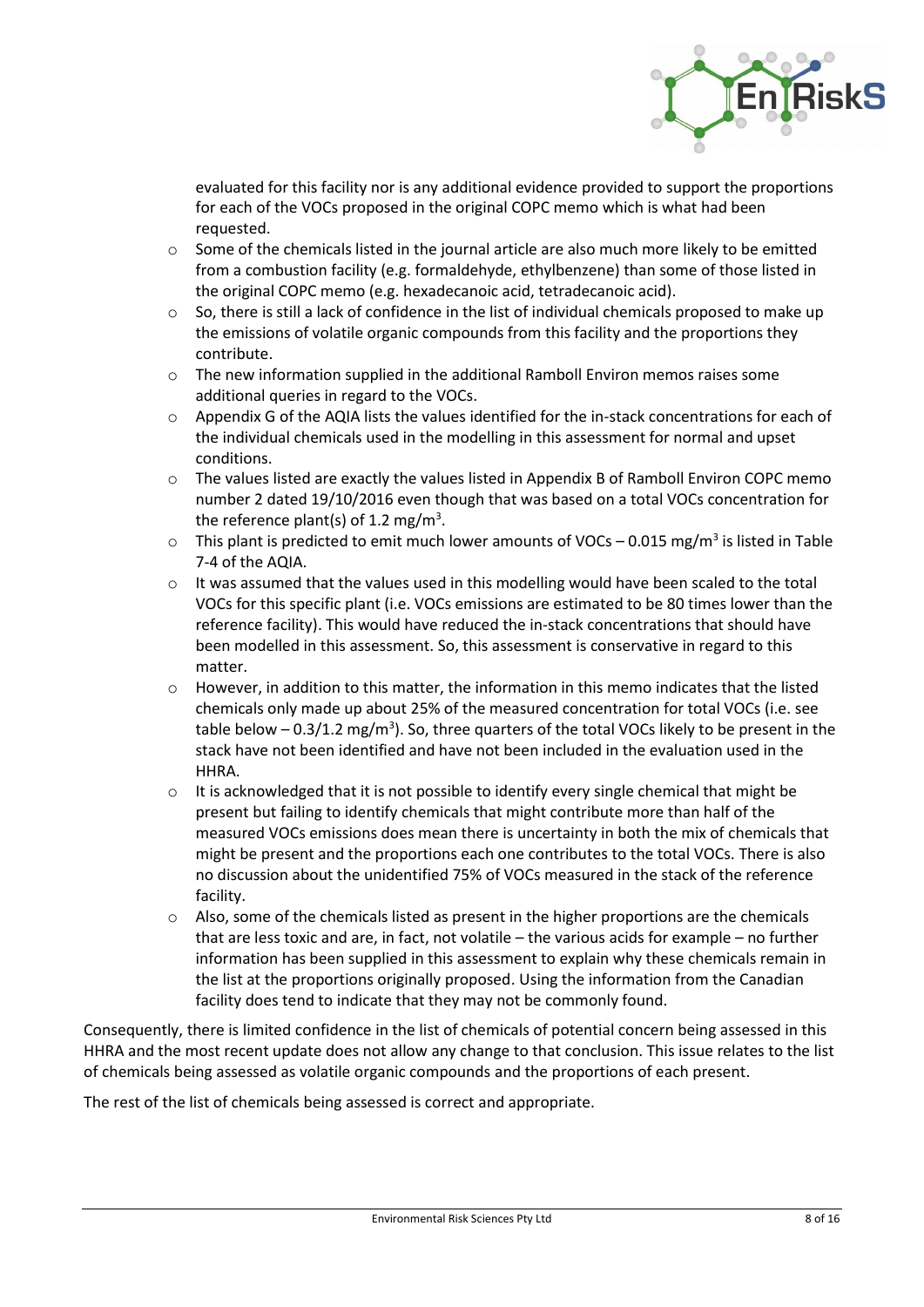

# **5 Specific Comments – Estimates of Concentrations for Chemicals of Potential Concern**

## *5.1 Introduction*

Once the list of chemicals that might be present in the emissions has been determined, the concentration of each of them at ground level needs to be determined to allow risks to be assessed. In fact, this is the most critical input to the HHRA.

Calculating these estimates requires estimates of the concentration for each chemical in the stack, then uses the understanding of the height of the stack, the velocity of emissions from the stack and other stack parameters to estimate an emission rate for each chemical leaving the stack and then applies an understanding of the meteorological conditions, ground topography and the nature of buildings present in the vicinity of the stack via the air dispersion model to the emission rate to estimate how much of the chemical leaving the stack reaches the ground.

Air dispersion models are considered sufficiently robust for use in these types of assessments as long as they are used in accordance with relevant regulatory guidance (such as the relevant NSW Approved Methods Manual). There can be issues in obtaining sufficient information about the local meteorology which can limit confidence in the modelling. Also, if there is some flexibility in the engineering of the stack this can also lead to some issues in the modelling.

The main area of uncertainty in the modelling, however, for such a facility is the stack concentration/ emission rate for each chemical. As discussed above, if there are similarly engineered facilities with similar feedstocks that are operational then measured data from their stacks can be used for this part of the assessment.

In this case, while there are similarly engineered facilities, there are no facilities that use the same mix of wastes as feedstock. Despite this, the stack concentrations and emission rates used to estimate ground level concentrations were based on the measurements at these similarly engineered facilities.

For normal operation, the Ramboll Environ COPCs memo states that real data from 4 plants was used along with information available in the literature. The maximum measured value from these other plants and/or the literature was the value used in this assessment.

Using measured data from plants that do not use the same wastes as feedstocks provides no room for understanding the variability in the emissions from this proposed plant. Such variability is likely at this facility due to the larger volumes of waste being processed at this plant and the larger amount of construction and demolition waste proposed for the mix and the inclusion of car flock which are likely to contain higher amounts of metals and some other components.

Also, the ground level concentrations estimated across the various assessments for this facility have varied quite considerably. This has led to difficulty in accepting the conclusions of the AQIAs and HHRAs. The difference between some of the earlier assessments and the newer ones was a change from using 1 hour maximum values to annual averages for use in the HHRA. However, the HHRAs undertaken in 2015 and in 2016 both use annual average values but the ground level concentration used in these assessments differ by approximately ten-fold.

As can be seen in **Table 2**, there were no changes to the stack engineering parameters between the update to the modelling in October 2015 and the current AQIA prepared in October 2016. So, the changes in the estimated ground level concentrations are not due to any additional refinement or optimisation of the engineering of the stack.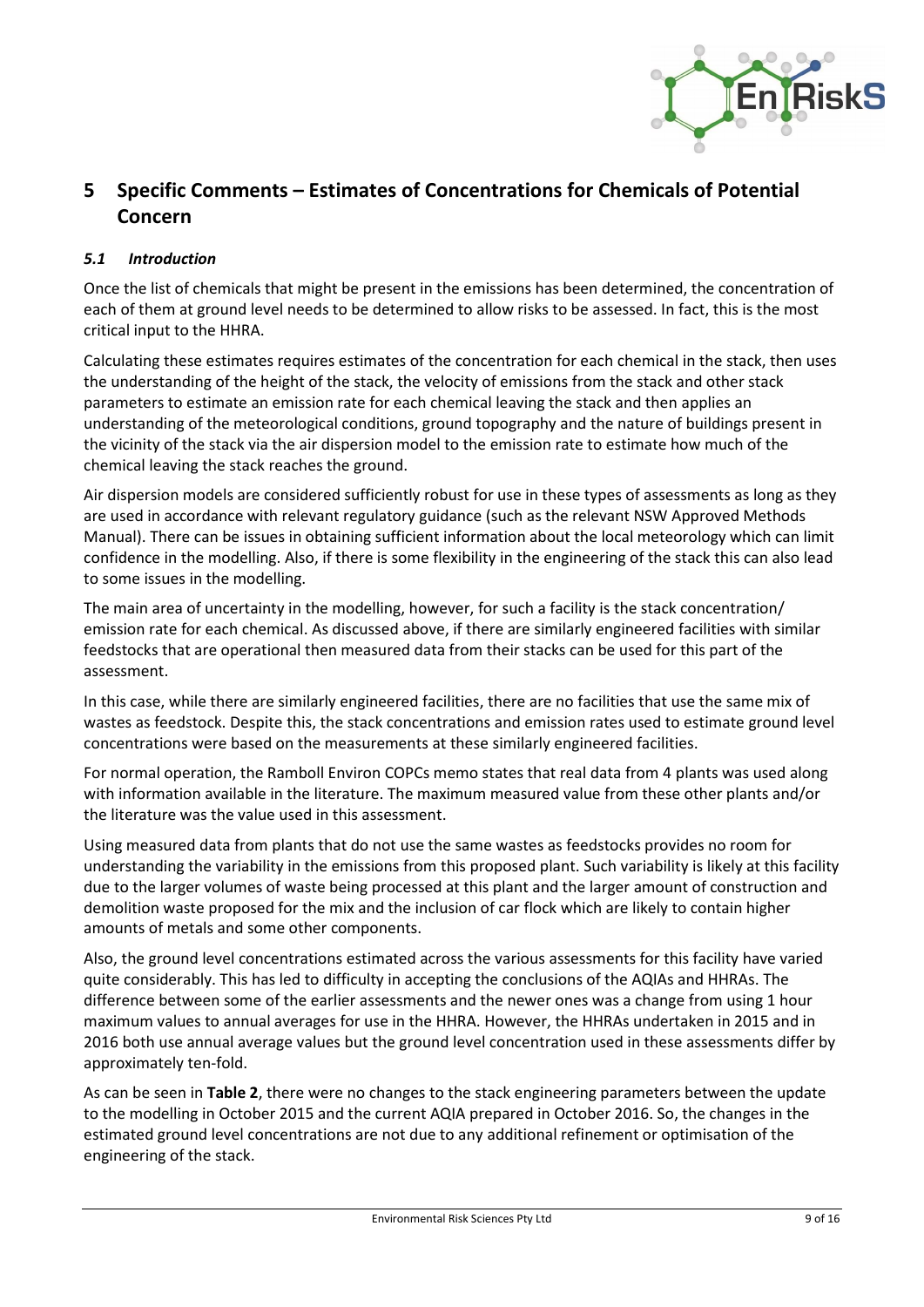

#### **Table 2 Parameters regarding engineering of the stack**

| Parameter                               | <b>AQIA (Mar 2015)</b>  | <b>AQIA Response (Oct 2015)</b> | <b>AQIA (Oct 2016)</b> |  |
|-----------------------------------------|-------------------------|---------------------------------|------------------------|--|
| Stack location (m, MGA, Zone 56)        | 298632.9 (E)            |                                 |                        |  |
|                                         |                         | 6257733.5 (N)                   |                        |  |
|                                         |                         | 298574.6 (E)                    |                        |  |
|                                         |                         | 6257741.3 (N)                   |                        |  |
| Base Elevation (m, AHD)                 | $~\sim$ 65              |                                 |                        |  |
| Stack Height (m)                        |                         | 100                             |                        |  |
| Stack Diameter (m)                      | 2.2<br>2.2<br>2.5       |                                 |                        |  |
| Temperature $(°C)$                      |                         | 120                             |                        |  |
| Flue Gas Flow (Nm <sup>3</sup> /s)      | 139.3<br>127.0<br>127.0 |                                 |                        |  |
| Gas Exit Flow Rate (Am <sup>3</sup> /s) | 175.8<br>165.2<br>165.2 |                                 |                        |  |
| Gas Exit Velocity (m/s)                 | 35.8                    | 21.7                            | 21.7                   |  |

As can be seen in **Table 3**, there was also no change between 2015 and 2016 in the stack concentrations used in the air dispersion modelling. The values listed in this table were taken from Appendix G in the AQIA from 2016 and Appendix C from the Air Quality Response from October 2015. So, the changes in the estimated ground level concentrations are not due to refinement of the stack concentrations.

| <b>Chemical</b>      | <b>Normal Conditions (mg/m<sup>3</sup>)</b> |                |              | <b>Upset Conditions (mg/m<sup>3</sup>)</b> |
|----------------------|---------------------------------------------|----------------|--------------|--------------------------------------------|
|                      | October 2015                                | October 2016   | October 2015 | October 2016                               |
| Acetone              | 0.018                                       | 0.018          | 0.18         | 0.18                                       |
| Acetonitrile         | 0.014                                       | 0.014          | 0.14         | 0.14                                       |
| Ag                   | 0.00034                                     | 0.00034        | 0.026        | 0.026                                      |
| As                   | 0.004                                       | 0.004          | 0.04         | 0.04                                       |
| Be                   | 0.000007                                    | 0.000007       | 0.00053      | 0.00053                                    |
| Benzene              | 0.015                                       | 0.015          | 0.15         | 0.15                                       |
| Benzoic acid         | 0.1                                         | 0.1            | $\mathbf{1}$ | $\mathbf{1}$                               |
| Cd                   | 0.009                                       | 0.009          | 0.09         | 0.09                                       |
| Carbon Monoxide (CO) | 23                                          | 23             | 230          | 230                                        |
| Co                   | 0.004                                       | 0.004          | 0.04         | 0.04                                       |
| Cr                   | 0.047                                       | 0.047          | 0.47         | 0.47                                       |
| Cu                   | 0.016                                       | 0.016          | 0.25         | 0.25                                       |
| Dichloromethane      | 0.02                                        | 0.02           | 0.2          | 0.2                                        |
| Ethyl benzoic acd    | 0.035                                       | 0.035          | 0.35         | 0.35                                       |
| H2S                  | 5                                           | 5              | 50           | 50                                         |
| <b>HCB</b>           | 0.000008                                    | 0.000008       | 0.00008      | 0.00008                                    |
| HCI                  | 9                                           | 9              | 90           | 90                                         |
| Heptane              | 0.005                                       | 0.005          | 0.05         | 0.05                                       |
| Hexadecanoic acid    | 0.037                                       | 0.037          | 0.37         | 0.37                                       |
| <b>HF</b>            | 4                                           | 4              | 40           | 40                                         |
| Hg                   | 0.004                                       | 0.004          | 0.013        | 0.013                                      |
| Methyl hexane        | 0.006                                       | 0.006          | 0.06         | 0.06                                       |
| Mn                   | 0.037                                       | 0.037          | 0.46         | 0.46                                       |
| Mo                   | 0.000022                                    | 0.000022       | 0.0026       | 0.0026                                     |
| NH <sub>3</sub>      | $\overline{2}$                              | $\overline{2}$ | 20           | 20                                         |
| Ni                   | 0.021                                       | 0.021          | 0.21         | 0.21                                       |
| NO <sub>x</sub>      | 188                                         | 188            | 1880         | 1880                                       |
| PAHs                 | 0.0005                                      | 0.0005         | 0.005        | 0.005                                      |
| Pb                   | 0.17                                        | 0.17           | 1.7          | 1.7                                        |
| <b>PCBs</b>          | 0.00000002                                  | 0.00000002     | 0.0000002    | 0.0000002                                  |
| PCDD/F               | 0.00000001                                  | 0.00000001     | 0.0000005    | 0.0000005                                  |
| Phthalate            | 0.02                                        | 0.02           | 0.2          | 0.2                                        |
| PM10                 | $\mathbf{1}$                                | $\mathbf{1}$   | 150          | 150                                        |

#### **Table 3 In-stack concentrations used in air dispersion modelling**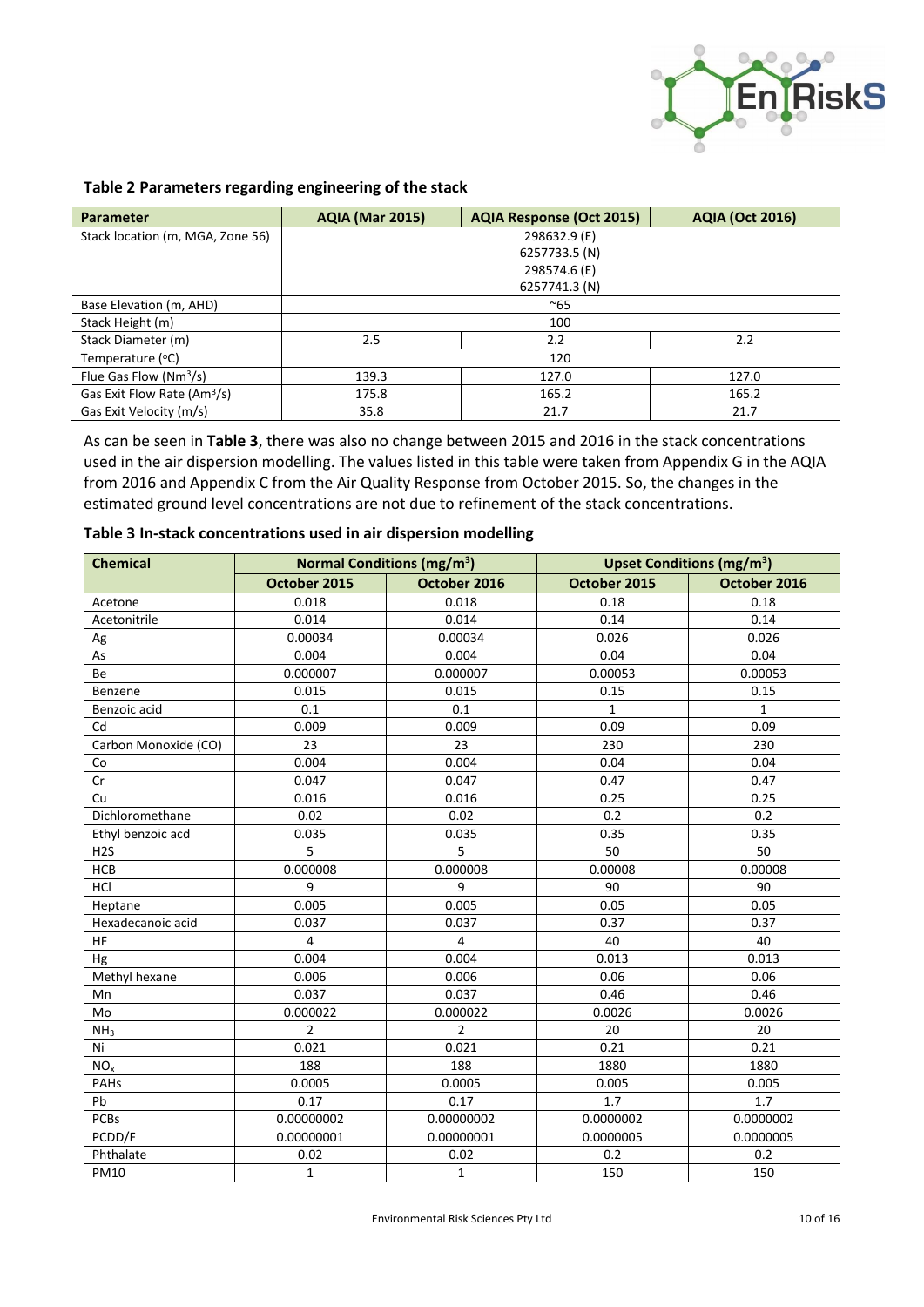

| <b>Chemical</b>    | <b>Normal Conditions (mg/m<sup>3</sup>)</b> |              | <b>Upset Conditions (mg/m<sup>3</sup>)</b> |              |
|--------------------|---------------------------------------------|--------------|--------------------------------------------|--------------|
|                    | October 2015                                | October 2016 | October 2015                               | October 2016 |
| <b>PM2.5</b>       | 1                                           |              | 150                                        | 150          |
| Sb                 | 0.015                                       | 0.015        | 0.15                                       | 0.15         |
| Se                 | 0.002                                       | 0.002        | 0.02                                       | 0.02         |
| Sn                 | 0.003                                       | 0.003        | 0.25                                       | 0.25         |
| SO <sub>2</sub>    | 27                                          | 27           | 270                                        | 270          |
| <b>TCE</b>         | 0.005                                       | 0.005        | 0.05                                       | 0.05         |
| Tetradecanoic acid | 0.015                                       | 0.015        | 0.15                                       | 0.15         |
| TI                 | 0.001                                       | 0.001        | 0.009                                      | 0.009        |
| Toluene            | 0.03                                        | 0.03         | 0.3                                        | 0.3          |
| Trichlorophenol    | 0.009                                       | 0.009        | 0.09                                       | 0.09         |
| V                  | 0.001                                       | 0.001        | 0.015                                      | 0.015        |
| Xylenes            | 0.01                                        | 0.01         | 0.1                                        | 0.1          |
| Zn                 | 0.037                                       | 0.037        | 5.09                                       | 5.09         |

The only other input to the modelling calculations is the meteorological data. The reports indicate that the same/similar meteorological data was used for the various AQIAs. So, the changes in the estimated ground level concentrations are not due to changes to the understanding of climatic conditions.

Consequently, this review has not been able to determine why the ground level concentrations are ten times lower in the 2016 assessment. There is also no acknowledgement in the HHRA that there is a difference between this version and the previous one or why such a difference would have occurred.

Because it is not possible to know which version of ground level concentrations is correct without undertaking the entire modelling exercise again there is no way to know which estimate of risk is correct.

The estimated risks may be 0.1 or 1 or they could be even higher – there is no way to know.

Regardless of which estimate of the risk quotient is correct (0.1 or 1 or higher), given the uncertainties discussed above and below, this HHRA has NOT demonstrated that the facility is acceptable.

#### *5.2 Comparison of Risk Estimates Between 2015 and 2016*

**Table 4** shows the grid maximum annual average ground level concentrations and the risk estimates for each of these chemicals at these concentrations for both the 2015 and 2016 values to further support this conclusion.

| Table 4 Comparison of Calculated Risks between 2015 and 2016 HHRA |  |  |  |
|-------------------------------------------------------------------|--|--|--|
|-------------------------------------------------------------------|--|--|--|

| <b>Chemical</b>   | <b>Normal Conditions - Oct 2016</b> |                      | <b>Normal Conditions - Oct 2015</b> |                      |
|-------------------|-------------------------------------|----------------------|-------------------------------------|----------------------|
|                   | <b>Ground level</b>                 | <b>Risk Quotient</b> | <b>Ground level</b>                 | <b>Risk Quotient</b> |
|                   | concentration                       |                      | concentration                       |                      |
|                   | $(\mu$ g/m <sup>3</sup> )           |                      | $(\mu$ g/m <sup>3</sup> )           |                      |
| Acetone           | 0.0004                              | 0.00000001           | 0.004                               | 0.0000001            |
| Acetonitrile      | 0.0003                              | 0.00005              | 0.003                               | 0.000005             |
| Antimony (Sb)     | 0.0003                              | 0.00001              | 0.0003                              | 0.0001               |
| Arsenic (As)      | 0.00008                             | 0.00008              | 0.0008                              | 0.0008               |
| Beryllium (Be)    | 0.0000001                           | 0.000007             | 0.000001                            | 0.00005              |
| Benzene           | 0.0003                              | 0.00001              | 0.003                               | 0.0001               |
| Benzoic acid      | 0.002                               | 0.0000002            | 0.04                                | 0.000003             |
| Cadmium (Cd)      | 0.0002                              | 0.045                | 0.002                               | 0.4                  |
| Cobalt (Co)       | 0.00008                             | 0.0008               | 0.0008                              | 0.008                |
| Chromium (Cr)     | 0.0009                              | 0.009                | 0.009                               | 0.099                |
| Copper (Cu)       | 0.0003                              | 0.000002             | 0.003                               | 0.000006             |
| Dichloromethane   | 0.0004                              | 0.0000002            | 0.004                               | 0.000001             |
| Ethyl benzoic acd | 0.0007                              | 0.00000006           | 0.007                               | 0.0000005            |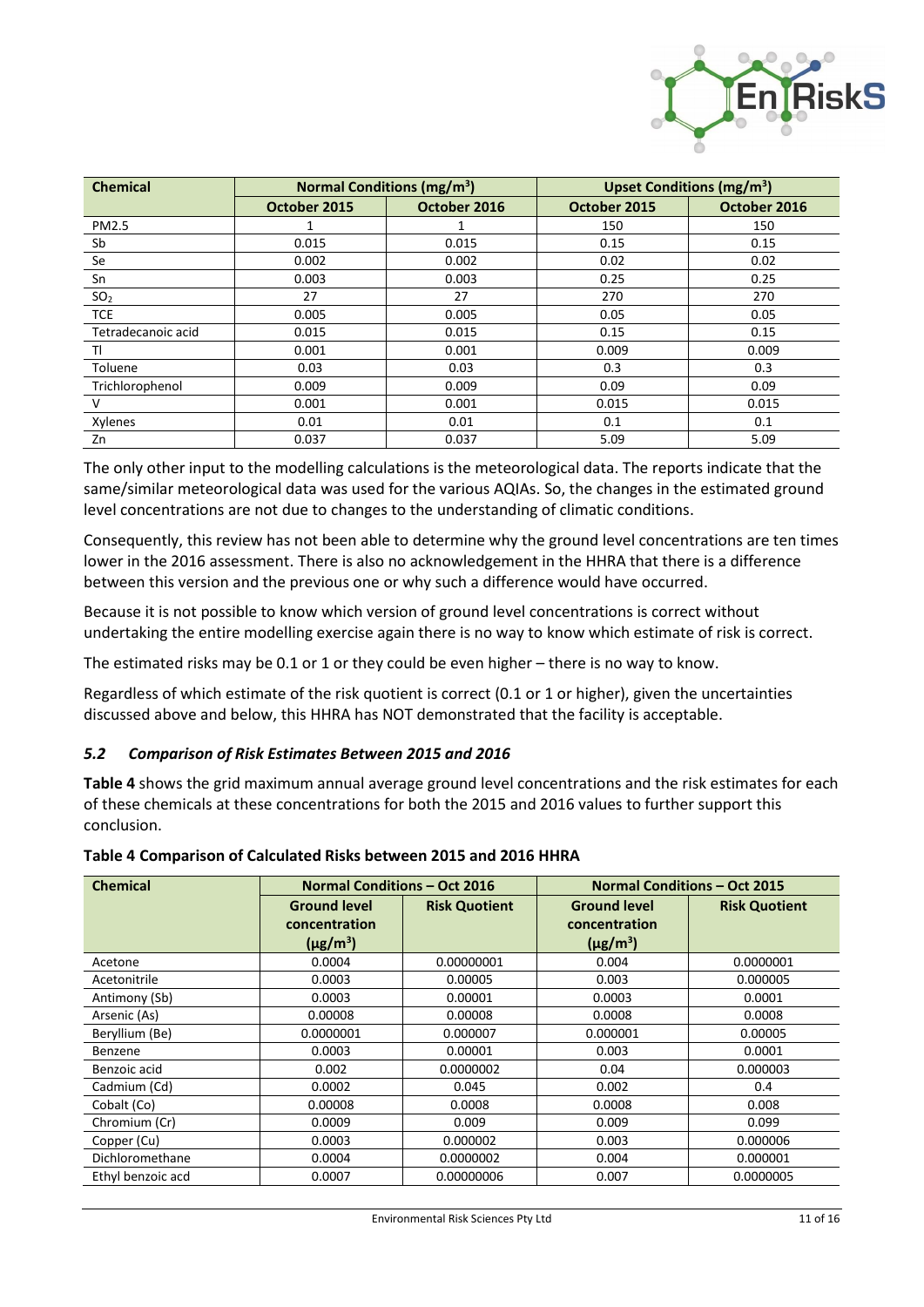

| <b>Chemical</b>         | <b>Normal Conditions - Oct 2016</b> |                      |                     | <b>Normal Conditions - Oct 2015</b> |
|-------------------------|-------------------------------------|----------------------|---------------------|-------------------------------------|
|                         | <b>Ground level</b>                 | <b>Risk Quotient</b> | <b>Ground level</b> | <b>Risk Quotient</b>                |
|                         | concentration                       |                      | concentration       |                                     |
|                         | $(\mu g/m^3)$                       |                      | $(\mu g/m^3)$       |                                     |
| Hexachlorobenzene (HCB) | 0.0000002                           | 0.000001             | 0.00002             | 0.00001                             |
| Heptane                 | 0.0001                              | 0.0000002            | 0.001               | 0.000001                            |
| Hexadecanoic acid       | 0.0007                              | 0.00000008           | 0.008               | 0.000008                            |
| Lead (Pb)               | 0.003                               | 0.007                | 0.07                | 0.14                                |
| Mercury (Hg)            | 0.00008                             | 0.0004               | 0.0008              | 0.004                               |
| Methyl hexane           | 0.0001                              | 0.0000002            | 0.001               | 0.000001                            |
| Manganese (Mn)          | 0.0007                              | 0.006                | 0.008               | 0.05                                |
| Molybdenum (Mo)         | 0.0000004                           | 0.00000004           | 0.000005            | 0.0000004                           |
| Nickel (Ni)             | 0.0004                              | 0.03                 | 0.004               | 0.2                                 |
| <b>PCBs</b>             | $3x10^{-10}$                        | 6x10-10              | $3x10^{-9}$         | $6x10^{-9}$                         |
| PCDD/F                  | 2x10-10                             | 0.00006              | $2x10^{-9}$         | 0.0006                              |
| Phthalate               | 0.0004                              | 0.00002              | 0.004               | 0.0002                              |
| Selenium (Se)           | 0.00004                             | 0.000005             | 0.0005              | 0.00002                             |
| Silver (Ag)             | 0.000007                            | 0.0000004            | 0.000007            | 0.000004                            |
| Tin (Sn)                | 0.00007                             | 0.0000001            | 0.0007              | 0.000001                            |
| Trichloroethene (TCE)   | 0.0001                              | 0.00006              | 0.001               | 0.0005                              |
| Tetradecanoic acid      | 0.0003                              | 0.0000003            | 0.003               | 0.000003                            |
| Thallium (Tl)           | 0.00002                             | 0.007                | 0.0002              | 0.07                                |
| Toluene                 | 0.0006                              | 0.0000001            | 6.36                | 0.001                               |
| Trichlorophenol         | 0.0002                              | 0.00002              | 0.002               | 0.0002                              |
| Vanadium (V)            | 0.00002                             | 0.00002              | 0.0002              | 0.0002                              |
| Xylenes                 | 0.0002                              | 0.0000002            | 0.002               | 0.000002                            |
| Zinc (Zn)               | 0.0007                              | 0.000004             | 0.008               | 0.000005                            |
| <b>Total</b>            |                                     | 0.1                  |                     | 1.0                                 |
|                         |                                     |                      |                     |                                     |
| <b>Acceptable Risk</b>  |                                     | $\leq1$              |                     | $\leq1$                             |

## *5.3 Other issues affecting the risk estimates*

Some other issues, in relation to the concentrations at ground level for the chemicals of potential concern and the estimated risks shown above, include:

- HHRA refers to titanium whereas the AQIA refers to thallium. It appears there has been some confusion as to which metal has been modelled. Thallium is much more toxic than titanium so adding the risk quotient for thallium instead of titanium has increased the total risk quotient slightly.
- Only chromium III is listed in the table of risk estimates, however, the value used is for total chromium and the reference concentrations listed in Table 16 of the HHRA lists the same value for both chromium III and VI so the assessment has effectively considered all chromium being discharged from the facility is in the form chromium VI. This is conservative.
- $\blacksquare$  Total VOCs modelling in the AQIA
	- o Measured emission data for VOCs (total organic carbon) from the various plants listed in Appendix C of Ramboll Environ COPC memo number 2 dated 19/10/2016 ranges from 0.03 to 5 mg/ $m<sup>3</sup>$ . In Appendix B of this memo the VOC concentration listed for the plant from which the breakdown of individual chemicals is 1.2 mg/m<sup>3</sup>.
	- o In Table 7-4 of the AQIA report the VOC concentration listed for in-stack for this facility that was used in modelling for normal operations is 0.015 mg/m<sup>3</sup>. This value is half the lowest value that was measured for any of the listed plants.
	- $\circ$  This extremely low value shows that the modelling has not used the maximum value measured at the reference facilities.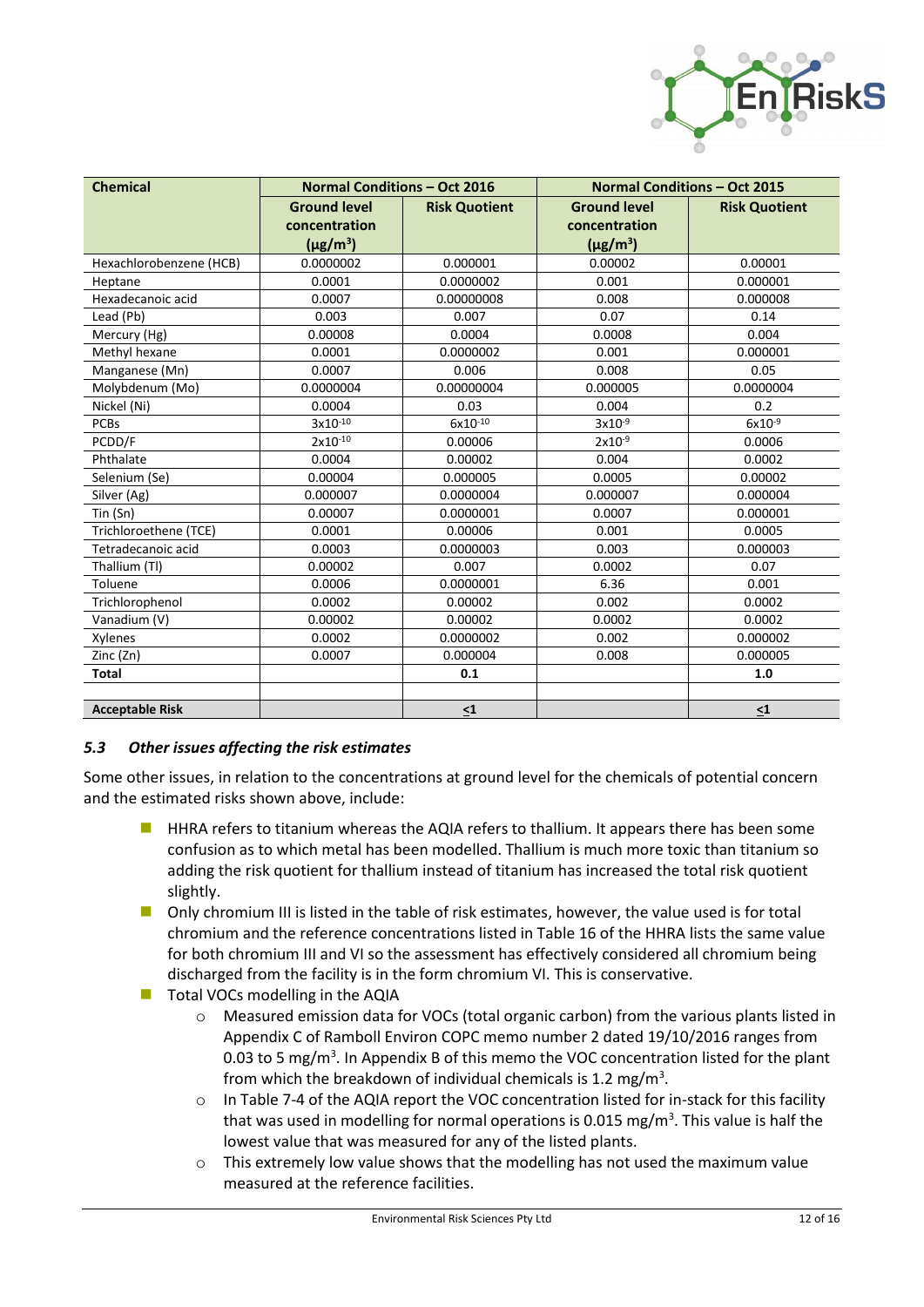

- $\circ$  It is not clear why this extremely low value was considered appropriate for this facility.
- $\circ$  If the higher concentrations listed in the memo are used the maximum 1 hour ground level concentration predicted from the modelling could be 0.0006 mg/m<sup>3</sup> for normal operations or 0.006 mg/ $m<sup>3</sup>$  for upset conditions.
- $\circ$  Both these maximum 1 hour values (normal and upset) are below the screening criteria for planning assessments for benzene of 0.029 mg/m<sup>3</sup> but they are much closer to this value leaving less room for the uncertainties that exist for this facility.
- Impact of assumed proportions for VOCs
	- o Comparing the in-stack concentrations with the reference/acceptable concentrations identified in the HHRA allows the chemicals to be ranked as to their contribution to health impacts. As can be seen in the **Table 5**, some of the most toxic chemicals have some of the lowest in-stack concentrations. Small changes in those concentrations could change the risk profile.

| <b>Chemical</b>                                                        | <b>Listed In-Stack</b><br><b>Concentration in</b><br><b>Original COPC memo</b> | Reference<br><b>Concentration (adjusted</b><br>for background) from<br><b>HHRA</b> | <b>Comparison of In-</b><br><b>Stack Concentration</b><br>with Reference<br><b>Concentration to</b><br><b>Allow Ranking</b> |
|------------------------------------------------------------------------|--------------------------------------------------------------------------------|------------------------------------------------------------------------------------|-----------------------------------------------------------------------------------------------------------------------------|
| Trichloroethene                                                        | $0.005$ mg/m <sup>3</sup>                                                      | $0.002$ mg/m <sup>3</sup>                                                          | 2.5                                                                                                                         |
| Phthalates (as phthalic anhydride)                                     | 0.02 mg/m <sup>3</sup>                                                         | $0.02$ mg/m <sup>3</sup>                                                           | $\mathbf{1}$                                                                                                                |
| Trichlorophenol                                                        | 0.009 mg/m <sup>3</sup>                                                        | 0.009 mg/m <sup>3</sup>                                                            | 1                                                                                                                           |
| Benzene                                                                | $0.015$ mg/m <sup>3</sup>                                                      | $0.024$ mg/m <sup>3</sup>                                                          | 0.6                                                                                                                         |
| Acetonitrile                                                           | $0.014$ mg/m <sup>3</sup>                                                      | $0.054$ mg/m <sup>3</sup>                                                          | 0.3                                                                                                                         |
| Hexadecanoic Acid                                                      | 0.037 mg/m <sup>3</sup>                                                        | 0.9 mg/m $3$                                                                       | 0.04                                                                                                                        |
| Tetradecanoic Acid                                                     | $0.015$ mg/m <sup>3</sup>                                                      | 0.9 mg/m $3$                                                                       | 0.02                                                                                                                        |
| Xylenes                                                                | $0.01$ mg/m <sup>3</sup>                                                       | $0.87$ mg/m <sup>3</sup>                                                           | 0.01                                                                                                                        |
| Methylhexane                                                           | $0.006$ mg/m <sup>3</sup>                                                      | $0.63$ mg/m <sup>3</sup>                                                           | 0.009                                                                                                                       |
| <b>Benzoic Acid</b>                                                    | $0.1 \,\mathrm{mg/m^3}$                                                        | 12.6 mg/m <sup>3</sup>                                                             | 0.008                                                                                                                       |
| Heptane                                                                | $0.005$ mg/m <sup>3</sup>                                                      | $0.63$ mg/m <sup>3</sup>                                                           | 0.008                                                                                                                       |
| Dichloromethane                                                        | $0.02$ mg/m <sup>3</sup>                                                       | 2.7 mg/m $3$                                                                       | 0.007                                                                                                                       |
| Toluene                                                                | 0.03 mg/m <sup>3</sup>                                                         | 5 mg/m $3$                                                                         | 0.006                                                                                                                       |
| <b>Ethyl Benzoic Acid</b>                                              | 0.035 mg/m <sup>3</sup>                                                        | 12.6 mg/m <sup>3</sup>                                                             | 0.003                                                                                                                       |
| Acetone                                                                | $0.018$ mg/m <sup>3</sup>                                                      | 27.81 mg/m <sup>3</sup>                                                            | 0.0006                                                                                                                      |
| <b>Total for Identified Chemicals</b>                                  | 0.34 mg/m <sup>3</sup>                                                         |                                                                                    |                                                                                                                             |
| Measured Total VOCs for the facility<br>from which this data was taken | 1.2 mg/m <sup>3</sup>                                                          |                                                                                    |                                                                                                                             |
| Proportion identified                                                  | Approximately 30%                                                              |                                                                                    |                                                                                                                             |

#### **Table 5 Assessment of proportions used for individual volatile organic compounds**

o The calculation spreadsheets for the HHRA list the risk quotients for each of the chemicals based on the annual average ground level concentration for the grid maximum. The risk quotients are listed in **Table 6**.

#### **Table 6 Further consideration of estimated risks for VOCs**

| <b>Chemical</b>                    | <b>Grid Maximum</b>             | <b>Risk Quotients</b> |
|------------------------------------|---------------------------------|-----------------------|
|                                    | <b>Annual Average</b>           |                       |
| Trichloroethene                    | $0.0001 \,\mathrm{\upmu g/m^3}$ | 0.00006               |
| Phthalates (as phthalic anhydride) | 0.0004 $\mu$ g/m <sup>3</sup>   | 0.00002               |
| Trichlorophenol                    | 0.0002 $\mu$ g/m <sup>3</sup>   | 0.00002               |
| Benzene                            | 0.0003 $\mu$ g/m <sup>3</sup>   | 0.00001               |
| Acetonitrile                       | 0.0003 $\mu$ g/m <sup>3</sup>   | 0.000005              |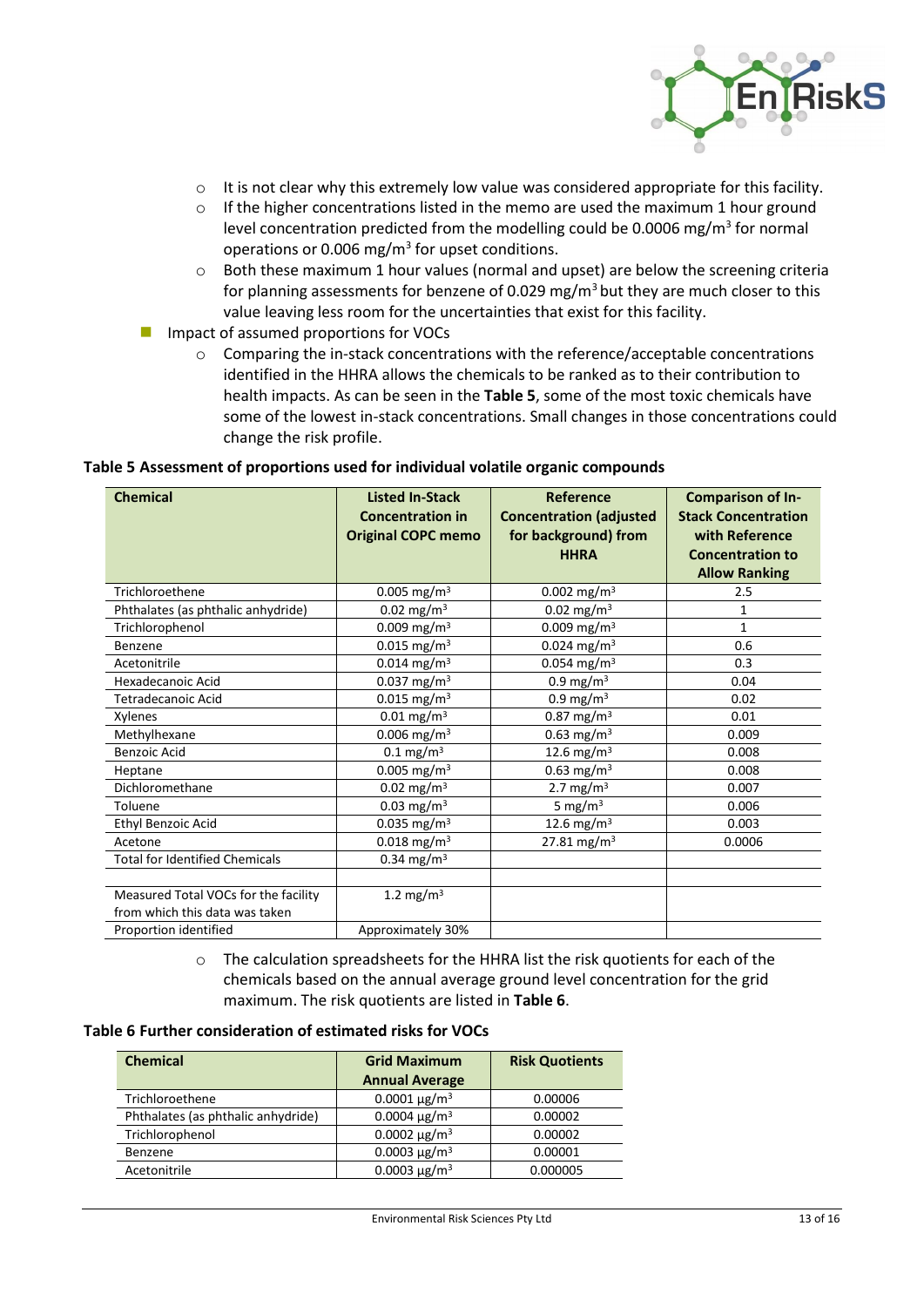

| <b>Chemical</b>           | <b>Grid Maximum</b>             | <b>Risk Quotients</b> |
|---------------------------|---------------------------------|-----------------------|
|                           | <b>Annual Average</b>           |                       |
| Hexadecanoic Acid         | $0.0007 \,\mathrm{\upmu g/m^3}$ | 0.0000008             |
| <b>Tetradecanoic Acid</b> | 0.0003 $\mu$ g/m <sup>3</sup>   | 0.0000003             |
| Xylenes                   | 0.0002 $\mu$ g/m <sup>3</sup>   | 0.0000002             |
| Methylhexane              | $0.0001 \,\mathrm{\upmu g/m^3}$ | 0.0000002             |
| Benzoic Acid              | 0.002 $\mu$ g/m <sup>3</sup>    | 0.0000002             |
| Heptane                   | $0.0001 \,\mathrm{\upmu g/m^3}$ | 0.0000002             |
| Dichloromethane           | 0.0004 $\mu$ g/m <sup>3</sup>   | 0.0000002             |
| Toluene                   | 0.0006 $\mu$ g/m <sup>3</sup>   | 0.0000001             |
| Ethyl Benzoic Acid        | 0.0007 $\mu$ g/m <sup>3</sup>   | 0.00000006            |
| Acetone                   | 0.0004 $\mu$ g/m <sup>3</sup>   | 0.00000001            |

- o While these risk quotients are all low and concentrations would have to increase by a large amount to contribute significantly to the overall inhalation risk for this facility, there is still an issue with having confidence in the estimated ground level concentrations for this facility.
- **In-stack concentrations for metals based on UK Environment Agency guidance** 
	- $\circ$  The UK EA have published guidance about levels of metals in emissions from waste incineration. Version 3 of this guidance was published in 2012 and Version 4 was published in 2016. The new version of the guidance lists higher emissions forsome metals.
	- o **Table 7** compares the in-stack concentrations used in the assessment for this facility with the mean and maximum concentrations listed in both Versions of this guidance from the UK EA.

| <b>Chemical</b> | <b>Normal Conditions</b><br>(mg/m <sup>3</sup> ) | <b>UK Environment Agency Version 3</b><br>(mg/m <sup>3</sup> ) |                | <b>UK Environment Agency Version 4</b><br>(mg/m <sup>3</sup> ) |                |  |
|-----------------|--------------------------------------------------|----------------------------------------------------------------|----------------|----------------------------------------------------------------|----------------|--|
|                 | October 2016                                     | <b>Mean</b>                                                    | <b>Maximum</b> | <b>Mean</b>                                                    | <b>Maximum</b> |  |
| As              | 0.004                                            | 0.0007                                                         | 0.003          | 0.001                                                          | 0.025          |  |
| Co              | 0.004                                            | 0.0004                                                         | 0.004          | 0.0011                                                         | 0.0056         |  |
| Cr              | 0.047                                            | 0.011                                                          | 0.052          | 0.008                                                          | 0.092          |  |
| Cu              | 0.016                                            | 0.0077                                                         | 0.0163         | 0.0075                                                         | 0.029          |  |
| Mn              | 0.037                                            | 0.017                                                          | 0.037          | 0.0168                                                         | 0.06           |  |
| Ni              | 0.021                                            | 0.022                                                          | 0.1362         | 0.015                                                          | 0.22           |  |
| Pb              | 0.17                                             | 0.016                                                          | 0.04           | 0.011                                                          | 0.05           |  |
| Sb              | 0.015                                            | 0.0033                                                         | 0.0115         | 0.0014                                                         | 0.0115         |  |
| Sn              | 0.003                                            | --                                                             | 0.0024         | --                                                             |                |  |
| V               | 0.001                                            | 0.0003                                                         | 0.001          | 0.0004                                                         | 0.006          |  |

## **Table 7 Metal concentrations**

- $\circ$  This table shows that the source of metals concentrations used for this assessment is in line with the maximum value listed in the UK EA guidance from 2012 for arsenic, cobalt, chromium, copper, manganese, antimony, tin and vanadium.
- $\circ$  However, this table shows that the source of metals concentrations used for this assessment provides lower in-stack concentrations than the maximum value listed in the UK EA guidance from 2012 for nickel and for the UK EA guidance from 2016 for arsenic, chromium, copper, manganese, nickel, antimony, tin and vanadium.
- $\circ$  The in-stack concentration used in this assessment for lead is higher than that listed in the UK EA guidance.
- o Using lower values for the in-stack concentrations will result in lower estimates for ground level concentrations and lower estimated risks so without any justification for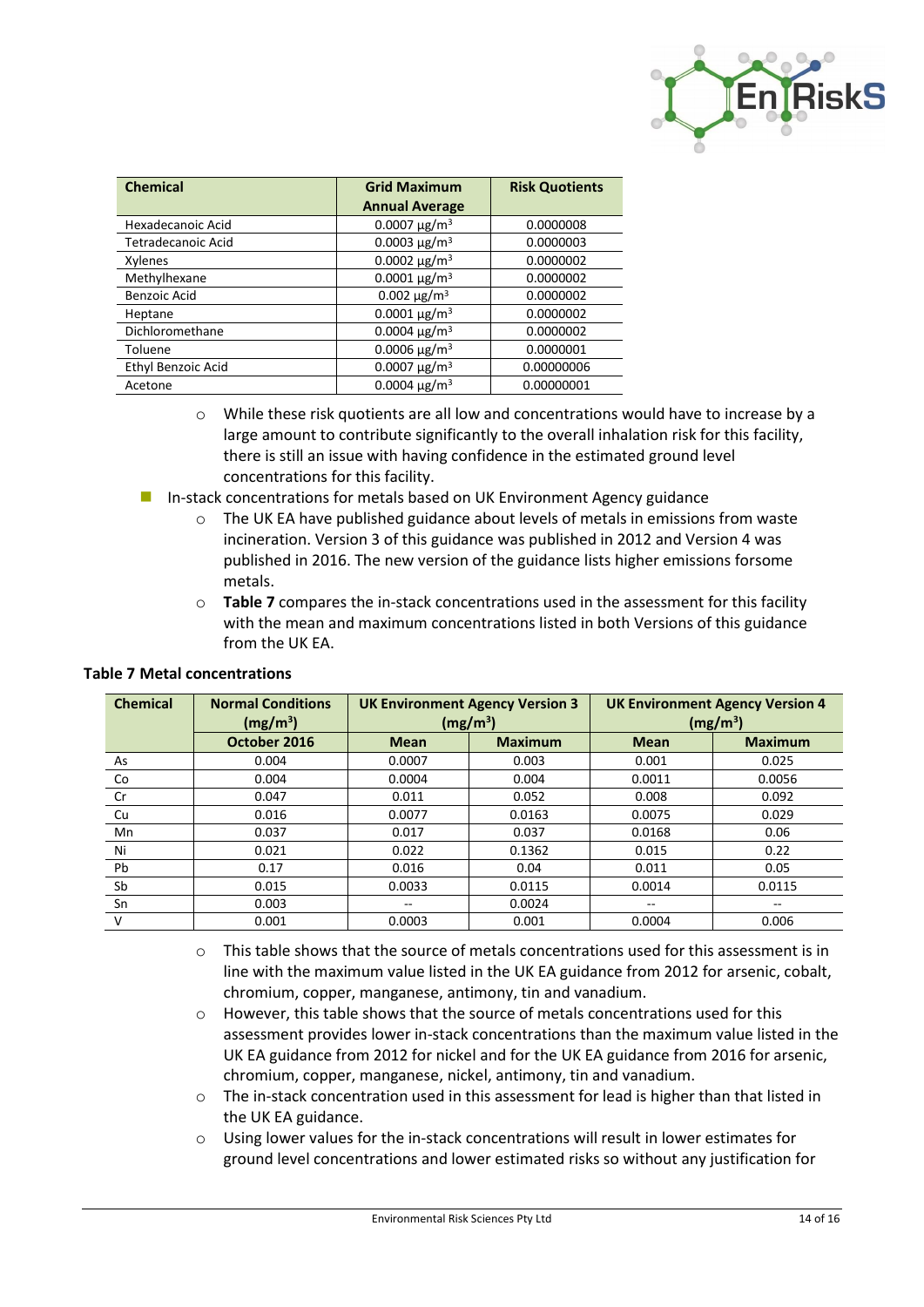

using these lower values it is possible that the estimated risks in this assessment are too low.

 $\circ$  This is especially the case for nickel which is one of the main drivers of risk. The in-stack concentration for nickel in the 2016 UK EA guidance is ten times higher than the concentration used in this assessment. The estimated ground level concentrations for normal operations for nickel give a risk of 0.03 or 0.2 depending on which modelling outputs are correct. If an in-stack concentration ten times higher is used this would result in a risk estimate of 0.3 or 2 just from nickel alone.

## **6 Conclusions**

The November 2016 version of the HHRA does not provide a robust assessment of risk for this proposed facility.

Some of the matters raised previously have been addressed in this revision – including assessment of grid maximums, addition of missing persistent/bioaccumulative chemicals to the multipathway assessment and correction of toxicity reference values.

However, a number of fundamental issues still remain including

- uncertainty in the makeup of the feedstock
	- o affects the understanding of what chemicals and how much of them could be present in the emissions
	- o lack of a similar facility with similar feedstock to use in more realistic modelling means it is not possible to improve the confidence in the "more realistic" estimates of in-stack concentrations
	- o as a result, there is a larger than usual uncertainty in the AQIA and HHRA and the estimated risks are not sufficiently low to be robust given that level of uncertainty
- comparison of modelled ground level concentrations between 2015 and 2016
	- $\circ$  there is a lack of transparency about why the estimated ground level concentrations are ten-fold lower in 2016 compared to the values estimated in 2015 because none of the inputs to the modelling have changed
	- $\circ$  this means that while the total estimated risk in 2016 is 0.1 it could actually be 1.0 depending on which is the correct modelling output
	- $\circ$  if the total estimated risk is 1.0 then the facility cannot be demonstrated to be acceptable
- Regulatory limits
	- $\circ$  the assessment of scenario 2 is not sufficient to show that the facility poses an acceptable risk at the regulatory limits

# **7 Limitations**

Environmental Risk Sciences has prepared this report for the use of NSW Planning and NSW EPA in accordance with the usual care and thoroughness of the consulting profession. It is based on generally accepted practices and standards at the time it was prepared. No other warranty, expressed or implied, is made as to the professional advice included in this report.

The methodology adopted and sources of information used are outlined in this letter report. Environmental Risk Sciences has made no independent verification of this information beyond the agreed scope of works and assumes no responsibility for any inaccuracies or omissions.